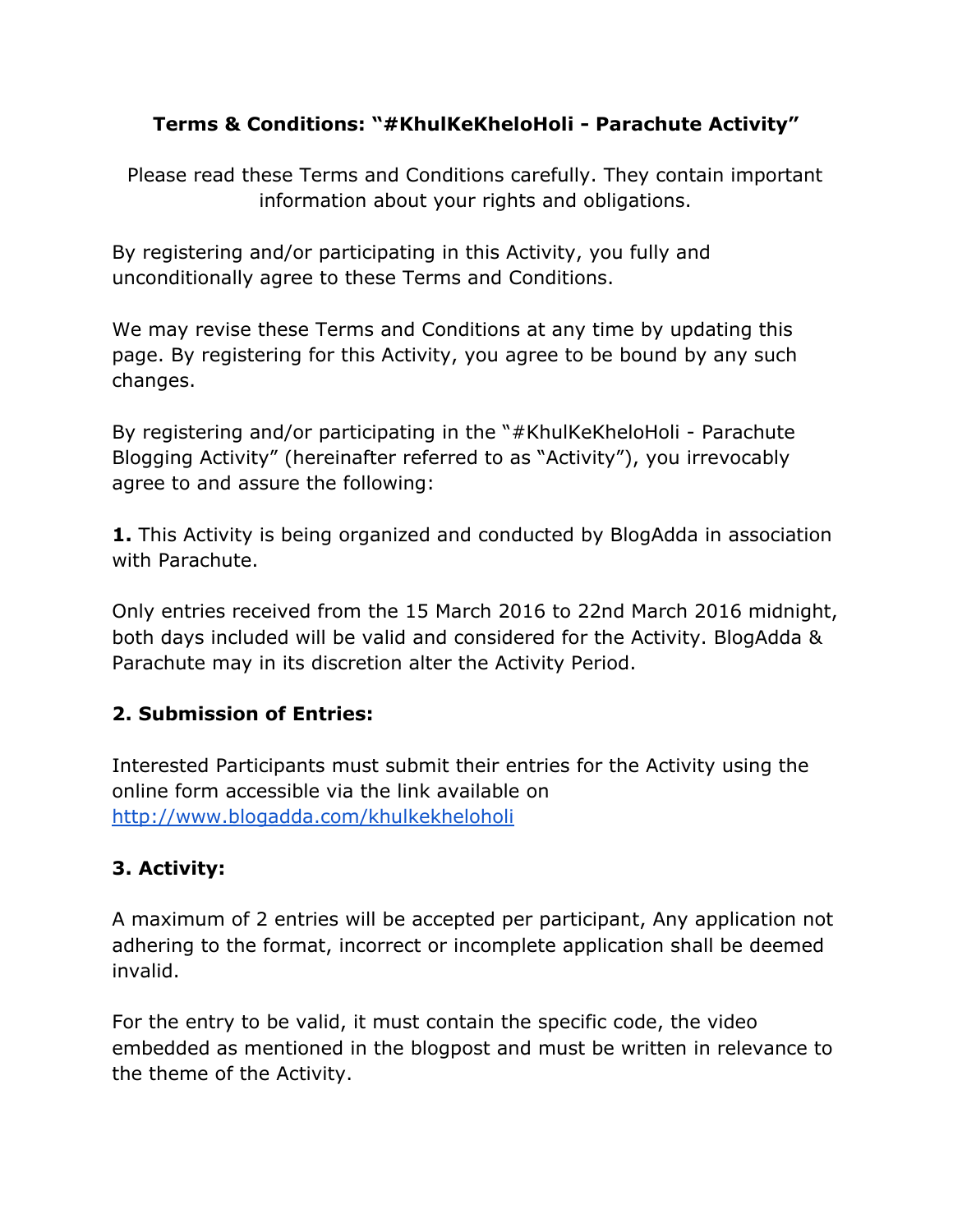- a. Blog about the theme given in the blog post.
- b. Add the code to your blog.
- c. Submit the blog post links in the form at <http://www.blogadda.com/khulkekheloholi>

More information regarding the Activity is available here

(http://blog.blogadda.com/2016/03/15/khulkekheloholi-parachute-advansed  $-b$ logging-activity  $)$ 

#### **Mandates:**

For the Activity

- a. You have to blog about the theme given in the blog post.
- b. The blog post should be a minimum of 400 words.
- c. The blog post should contain the mandatory code given below:
	- a. Please include the line, "I'm pledging to [#KhulKeKheloHoli](http://blog.blogadda.com/2016/03/15/khulkekheloholi-parachute-advansed-blogging-activity) this year by sharing my Holi memories at [BlogAdda](http://www.blogadda.com/) in association with Parachute Advansed."

e. The blog posts will be considered valid only if sent through the submission form.

f. To be eligible for participation you should be a registered member of BlogAdda.com. If you are still not a member, please register @ <http://www.blogadda.com/register/>

g. Please embed the below video in your blog post for it to be valid.

# **4. Binding Agreement:**

In order to enter the Activity, you must agree to these official rules.

The Rules consist of:

• The Terms and Conditions on this page because these Rules form a legally binding agreement with respect to the Activity, please read them carefully.

# **5. Judging and Selection of Winner:**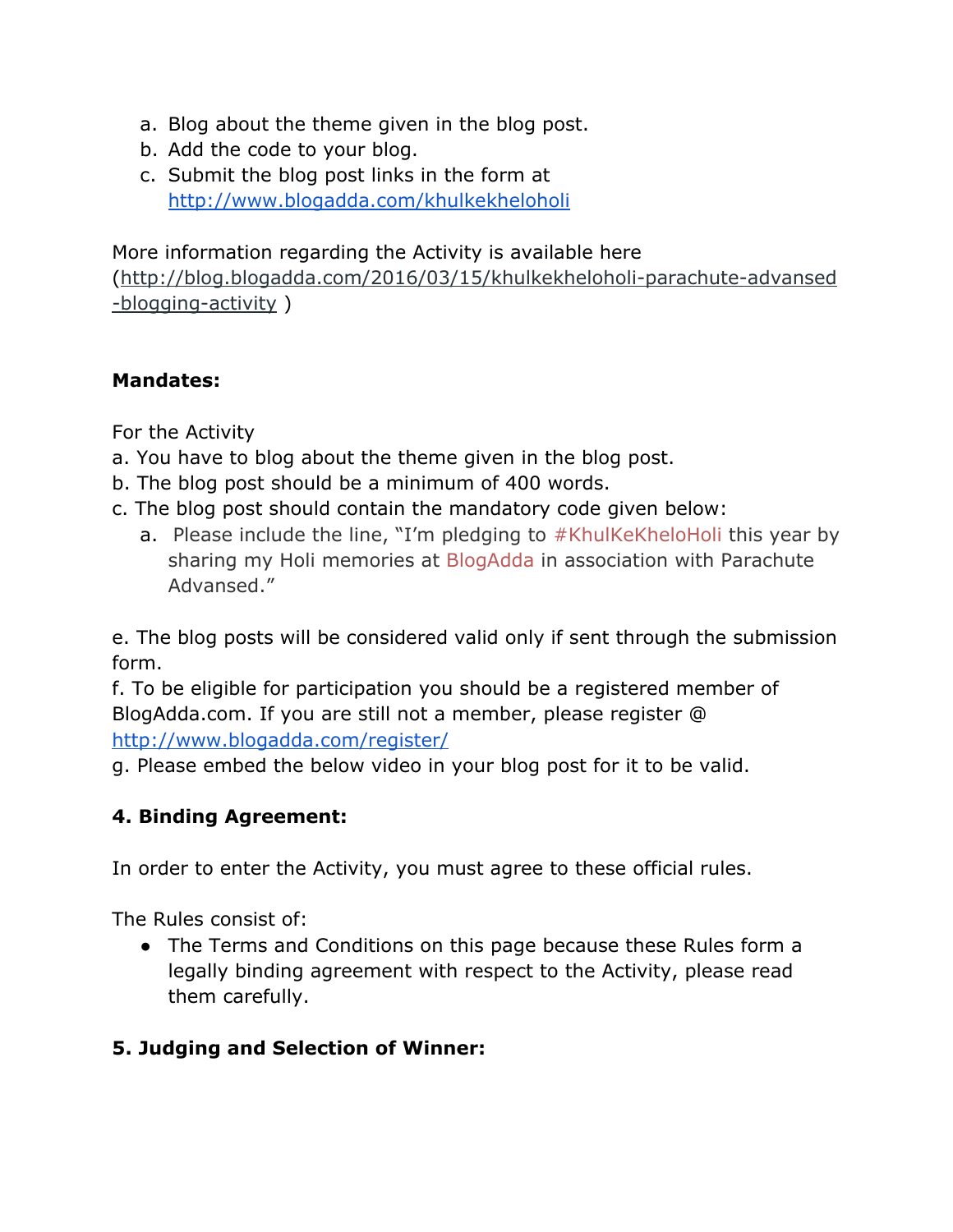The performances of the participants will be judged by Parachute. The decision of Parachute shall be final and binding.

#### **6. Prizes:**

#### **The winners for the activity will be announced within a month of the end date of the activity**

- $\bullet$  10 x Rs 1000 voucher for winners!
- First 70 entries will get x Rs 300 voucher!

The prizes will be sent 4 weeks after the announcement of winners. The winners will be liable to pay the necessary gift taxes wherever & whenever applicable.

# **7. Binding Agreement:**

In order to enter the Activity, you must agree to these official rules. The Rules consist of:

• The Terms and Conditions on this page because these Rules form a legally binding agreement with respect to the Activity, please read them carefully.

# **8. Representations and Warranties:**

You represent and warrant to BlogAdda & Parachute :

a) You have not been convicted of any criminal offense or in any case involving moral turpitude;

b) That whenever required by Parachute, you shall furnish such documentations to prove your eligibility to participate in the Activity, and shall enter into any agreements or other documents, including but not limited to, any NDA's that may be sought by Parachute at any point prior to, during or upon the expiry of the Activity.

The inability or submission of false, inaccurate or incomplete documentation from your side may result in your expulsion from the Activity, which shall be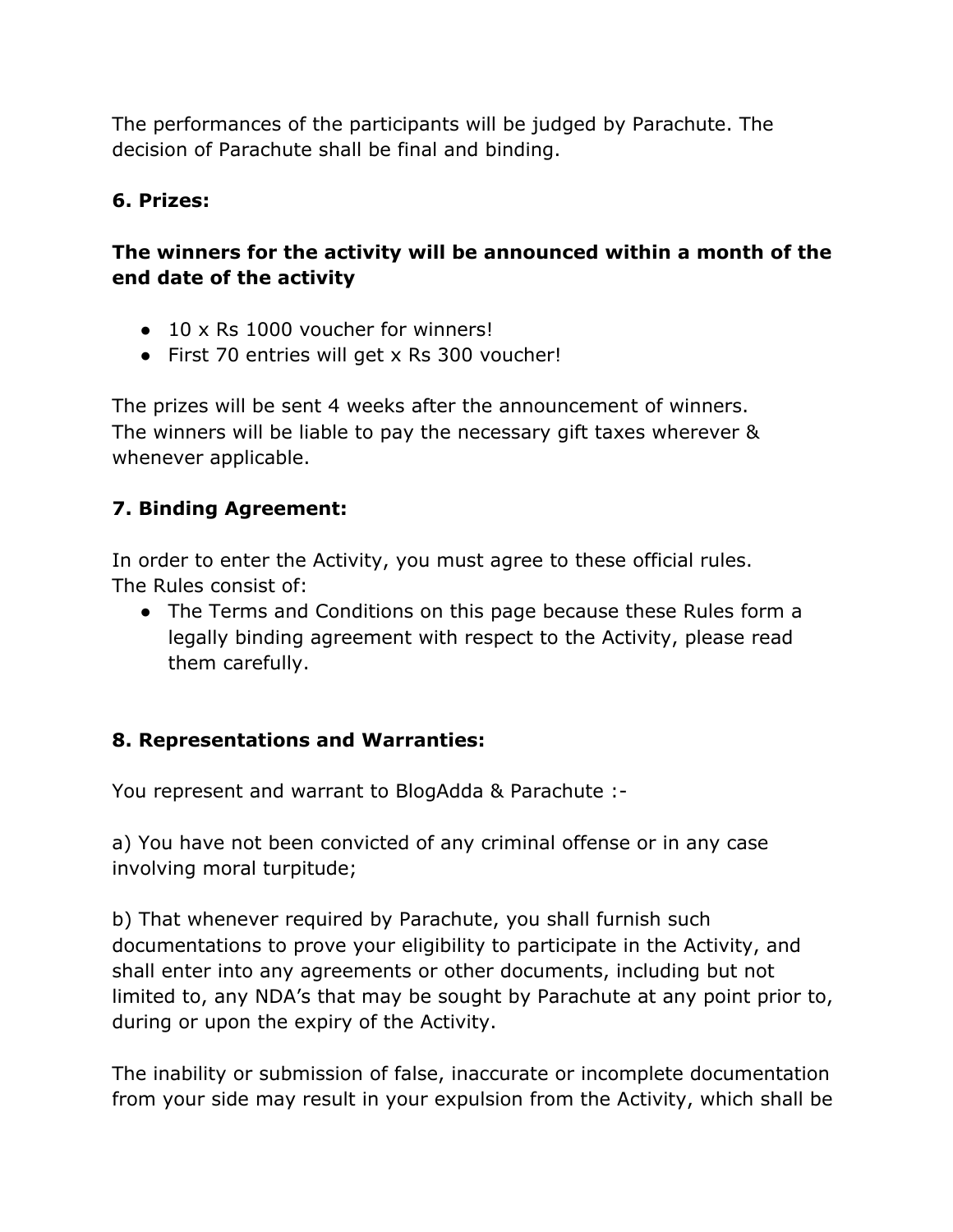at the sole and exclusive discretion of Parachute, who has the right to expel the participants.

c) By submitting the application, you warrant that all information submitted by you are true, current and complete and acknowledges and agrees to these Terms and Conditions.

BlogAdda & Parachute reserves the right to disqualify you if the information provided by you are proved to be false or misleading or you had tampered with or benefited from any tampering of the application process.

You hereby agree, confirm and warrant that you are aware that the Activity is being organized as part of a publicity event to promote the organisation.

d) You hereby warrant to grant Parachute, the world-wide royalty free license to use, at its sole and absolute discretion, your stills and photographs from the activity and Rounds of the Activity, in any manner whatsoever, in relation to the promotion of the organisation.

#### **9. Privacy:**

By participating in this Activity, you agree that BlogAdda & Parachute can collect your personal information. Any personal information collected during the course of the Activity by BlogAdda and Parachute will only be used for administering this Activity and will be subject to the practices described in the company's Privacy Policy.

The participants may be required to participate in the promotion of the organisation and you agree to the use of your personal information, photographs, blog posts taken during the Rounds of the Activity in any manner for the promotion of the organisation.

#### **10. General Conditions:**

This Activity is governed by the laws of India and the courts in Mumbai will have exclusive jurisdiction to try any dispute arising from this Activity. Except for warranties and conditions implied by law, which cannot be excluded, Parachute makes no representations or warranties, express or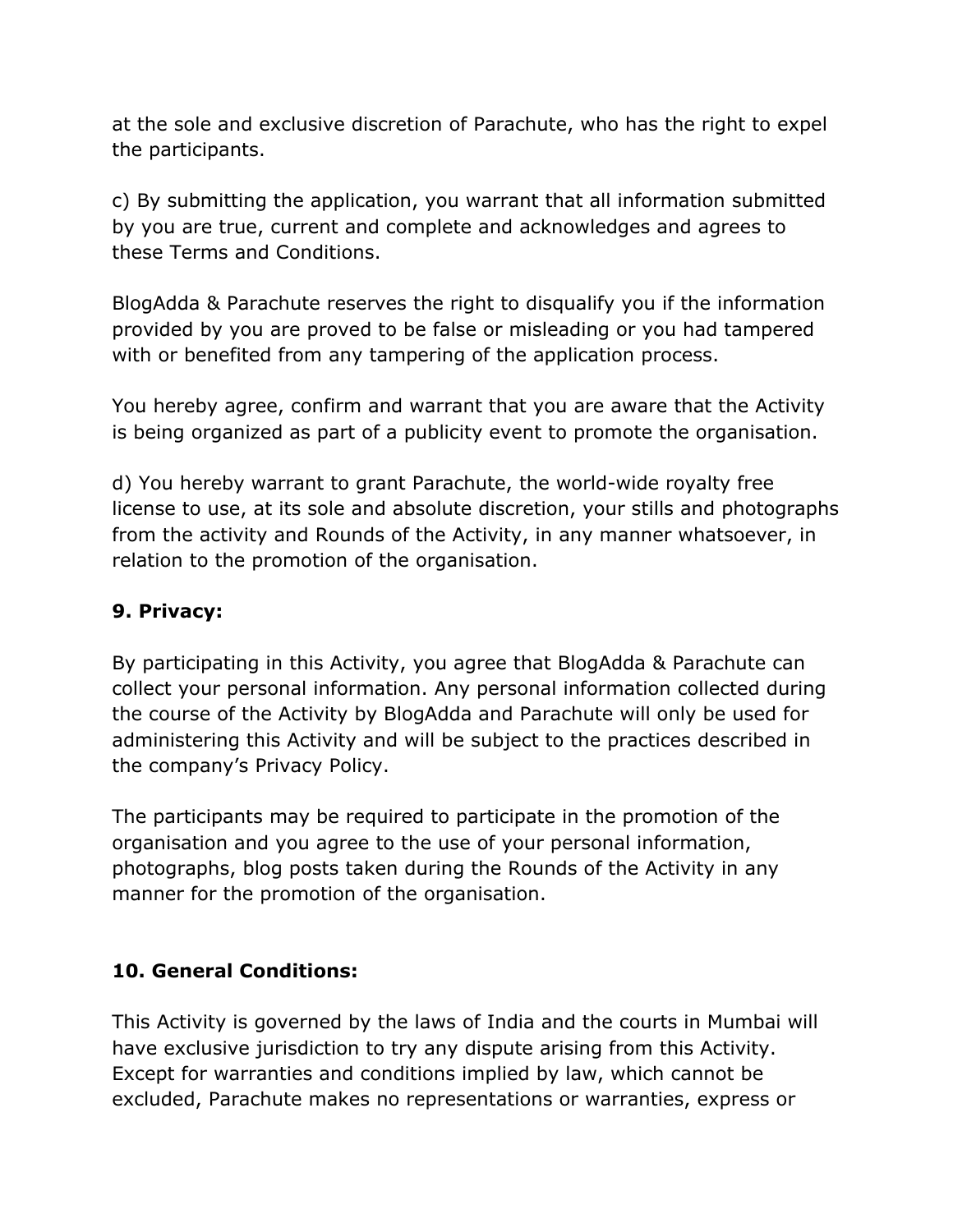implied regarding the Activity.

Nothing contained herein amounts to a commitment or representation by Parachute or BlogAdda to offer jobs to any of the Participants.

# **11. Intellectual Property:**

All the Intellectual Property along with the copyrights in the blogs or video or any other materials such as photographs submitted for the Competition shall at all-time vest with BlogAdda and Parachute.

You hereby agree and undertake that you will have no objection in Parachute using the blog post or video or any other materials in any manner whatsoever.

#### **12. Indemnity:**

By agreeing to these Terms, you hereby agree to indemnify, defend and hold BlogAdda & Parachute harmless, from and against all loss arising out of actions brought by third parties in connection with or related in any way, directly or indirectly to the Activity.

Further, you agree, confirm and warrant that Parachute, shall not under any circumstances, be liable to you and/or any third party for any lost profits or lost opportunity, direct or indirect, in relation to or in connection with the Activity.

You hereby specifically agree not to file in person or through any family member and/or any third party member any applications, criminal and/or civil proceeding in any courts or forum in any part of the world against Parachute and/or their Directors, employees, officers, affiliates or subsidiaries to claim any damages or relief in connection with the Activity.

# **13. Confidentiality:**

All information communicated by BlogAdda and/or Parachute in relation to the Activity shall be deemed Confidential Information, and you shall not disclose such information to any person without prior written consent of BlogAdda & Parachute.